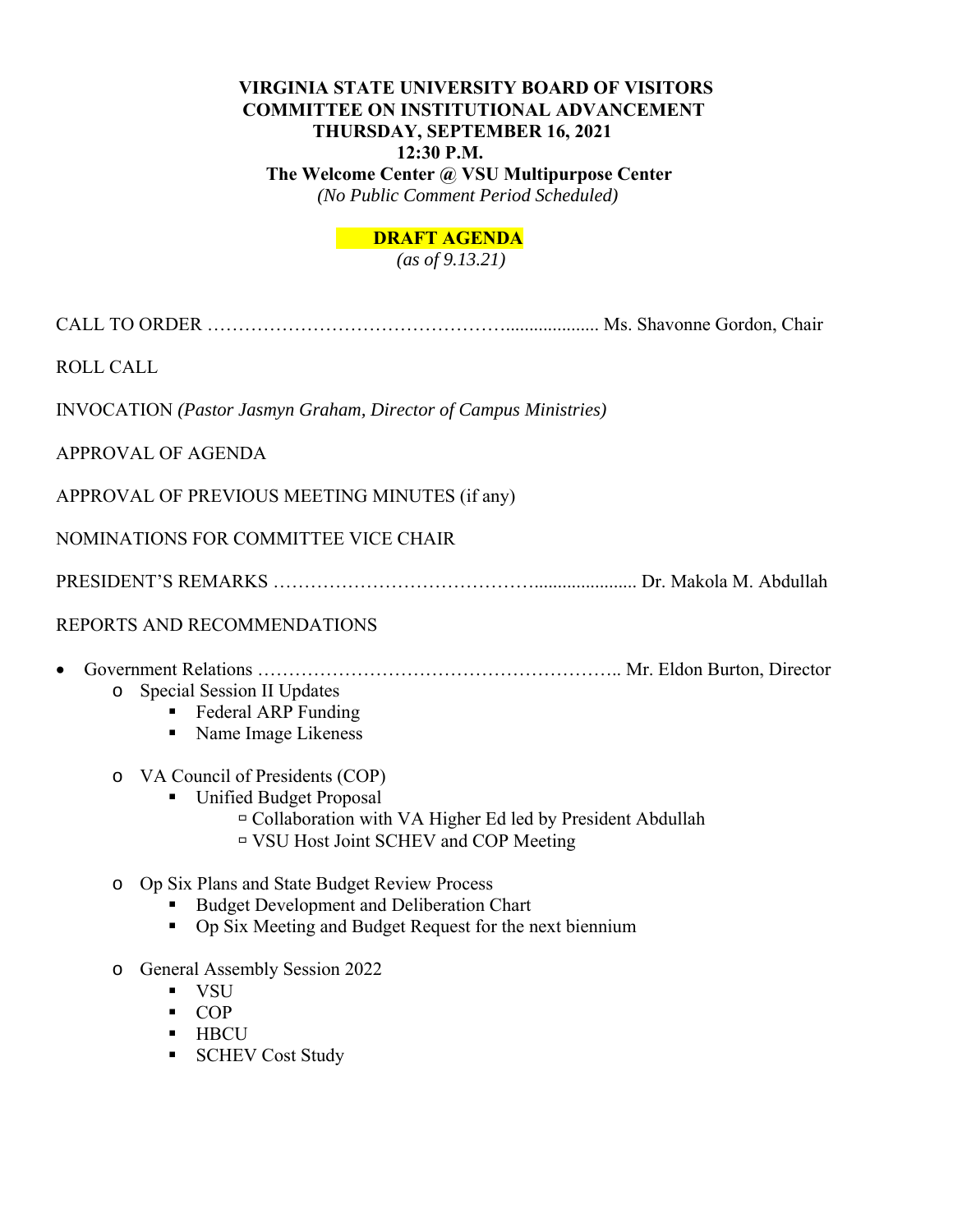- Institutional Advancement ……………………………………………………... Ms. Tonya S. Hall Vice President for External Affairs
	- o Introduction of New Hires
		- Franklin H. Johnson, Jr., *Director of Alumni Relations*
		- Tiffany Gullins, *Alumni and Donor Relations Specialist*
		- Chip Sawyer, *Major Gift Officer*
		- Courtney D. Grice, *Advancement Specialist*
		- Ri'Shawn Bassette, *Media & PR Specialist*
	- o Fundraising Dashboard Review
	- o FY22 Fundraising Activity
	- o Corporate and Individual Prospect Pipeline
	- o Homecoming Match Challenge
	- o Stewardship Strategy Plan
	- o Mission Moment
	- o Upcoming Events-Homecoming Overview

# OTHER BUSINESS

# ADJOURNMENT

*\*\*All start times for committees are approximate. Meetings may begin either before or after the posted approximate start time as committee members are ready to proceed. Meetings may also end either before or after the posted time. The Board reserves the right to change its schedule as needed.*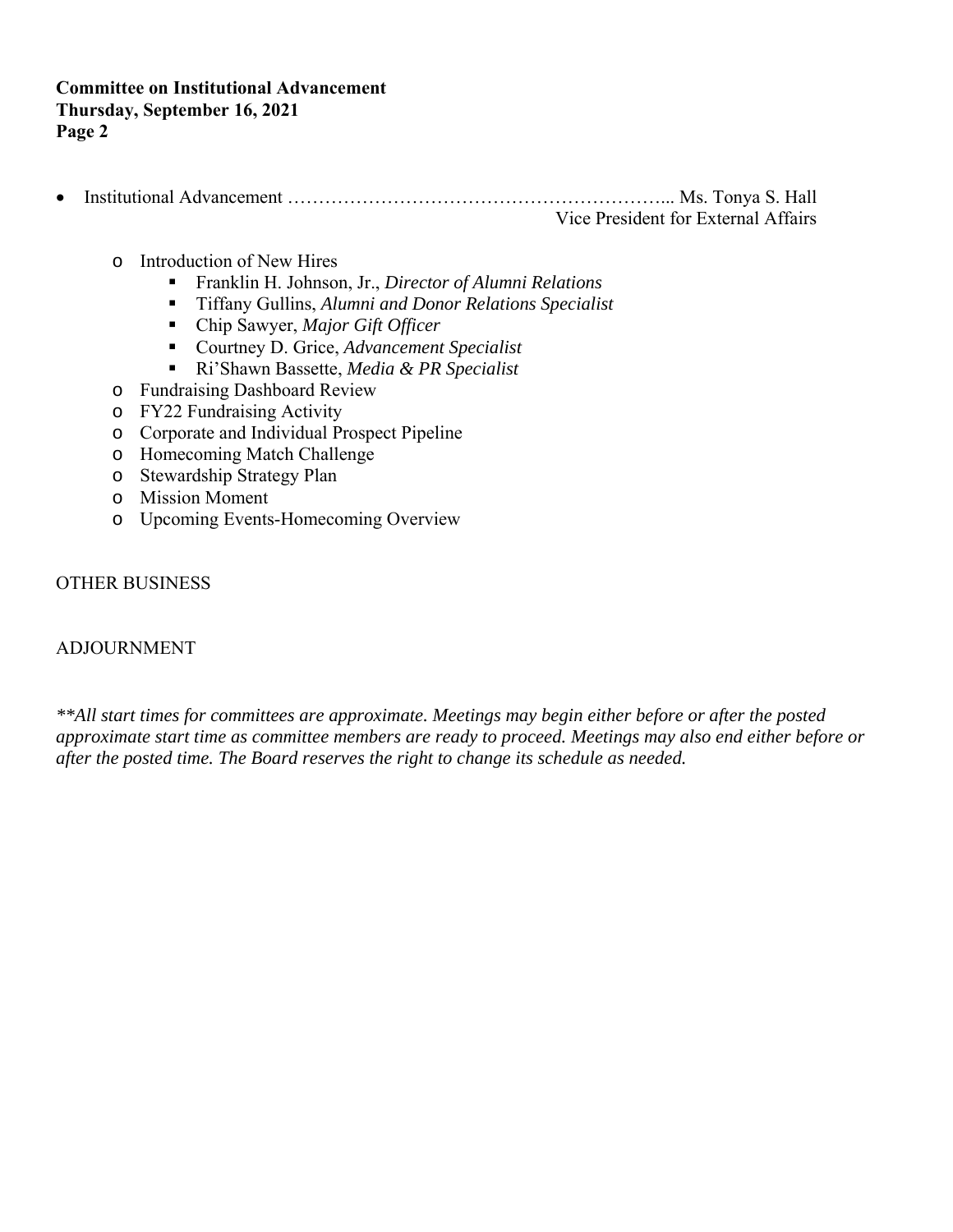# **VIRGINIA STATE UNIVERSITY BOARD OF VISITORS** INSTITUTIONAL ADVANCEMENT (IA) COMMITTEE **MEETING MINUTES** Thursday, September 16, 2021

### **CALL TO ORDER**

Ms. Shavonne Gordon, Chair, called the meeting of the Institutional Advancement Committee to order at approximately 1:00 p.m. in the VSU Welcome Center.

### **ROLL CALL**

A quorum was present.

**Committee Members Present:** Ms. Shavonne Gordon. Mr. Edward Owens Ms. Thursa Crittenden Ms. Pamela Currey Dr. Christine Darden Mr. Glenn Sessoms Dr. Valerie Brown, Rector (ex-officio) Ms. Brenda Stith-Finch, Chair, VSU Foundation

**Administration Present:** Makola M. Abdullah, Ph.D., President Dr. Donald Palm, Senior Vice President/Provost Kevin Davenport, Vice President, Finance/Administration/CFO Tonya Tonya S. Hall, Vice President, External Relations Eldon Burton, Director, Government Relations Hubert D. Harris, Chief of Staff Dr. Gwendolyn Dandridge, Director, Communications Dr. Annie C. Redd, Special Asst. to President/Board Liaison

Legal Counsel Present: Cynthia Norwood, Assistant Attorney General

#### **Others Present:**

Pastor Jasmyn Graham, Director, Campus Ministries Yourdonus James, Director, Conference Center Tazjia Harris-Paiva, Institutional Advancement Paul Brathwaite, Federal Street Strategies Christopher Henry, Technology Services Corey King, Technology Services Maurion Edwards, Technology Services Franklin H. Johnson, Jr., Alumni Relations **Tiffany Gullins, Alumni Relations** Chip Sawyer, Institutional Advancement Ri'Shawn Bassette, Office of Communications Courtney D. Grice, Institutional Advancement (electronic participation)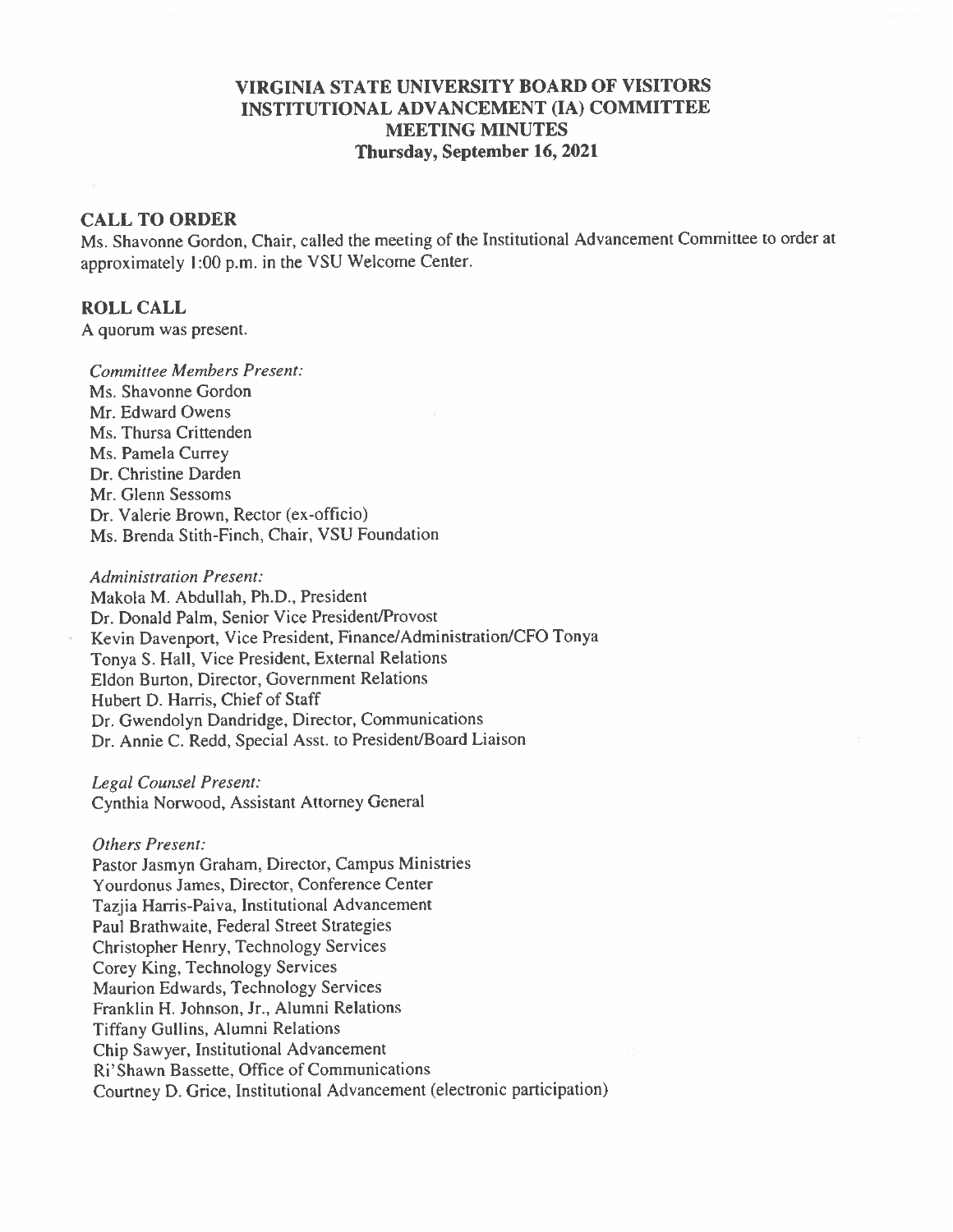# **INVOCATION**

Ms. Gordon invited Mr. Franklin Johnson to offer the invocation.

### **APPROVAL OF AGENDA**

The Committee approved the agenda by voice vote.

### **APPROVAL OF PREVIOUS MEETING MINUTES**

The Committee approved the minutes from the April 22, 2021 meeting by voice vote.

### **NOMINATIONS FOR COMMITTEE VICE CHAIR**

Ms. Gordon nominated Mr. Edward Owens to serve as Vice Chair. A motion was made to accept the nomination of Mr. Owens as Vice Chair, and the motion passed unanimously by voice vote.

#### **PRESIDENT'S REMARKS**

President Abdullah acknowledged Ms. Tonya Hall for her work in Institutional Advancement in less than a year and congratulated her on re-building the IA team, whose members will be introduced today.

# **REPORTS AND RECOMMENDATIONS**

#### **Government Relations**

Mr. Eldon Burton presented updates from the Virginia General Assembly. The VA General Assembly convened on Aug. 2nd for Special Session II. The session concluded on Aug. 10th with the state legislature appointing eight new judges to the Virginia Court of Appeals as well as passing a plan to spend \$3.5 billion of the \$4.3 billion from the federal coronavirus relief funds allocated to the state through the American Rescue Plan (ARP) Act. Governor Ralph Northam signed HB 7001, which allocated \$100 million in needs-based financial aid to VA's public institutions and \$11 million to VA's private institutions. No less than 30 days prior to distributing the funds to each institution, State Council for Higher Education of Virginia (SCHEV) will report to the Chairs of the Money Committees, the Sec. of Finance, the Sec. of Education, and the Director of Department of Planning and Budget (DPB) on the allocation methodology that will be used.

Mr. Burton informed the Committee that the \$111 million allocated to VA's Higher Ed Institutions was in part a result of a unified budget proposal introduced by the VA Council of Presidents where President Abdullah serves as the Chair and President Tim Sands from Virginia Tech is the Vice Chair. This group of Presidents (including Presidents of VA Community College System (VCCS) and the Council of VA's Independent Colleges) has worked very closely together with its liaisons and budget directors to advance the initiatives of VA's higher ed institutions. They meet at least once a month to discuss items such as re-opening plans, unified budget proposals, access and equity initiatives, etc. This is a very critical time for President Abdullah to serve as Chair, as all of our institutions are still battling with the COVID pandemic, the Delta variant, and decisions on whether or not to mandate vaccinations.

The 2021 General Assembly provided \$300,000 in general fund for State Council of Higher Education for Virginia (SCHEV) to lead the study of costs and funding needs for Virginia public higher education institutions. The current funding model (base adequacy) was last updated in 2000. Since then, the Commonwealth has experienced two recessions resulting in budget cuts and changes have occurred in student demographics, instructional delivery modes and program offerings. As a result, institutions have raised tuition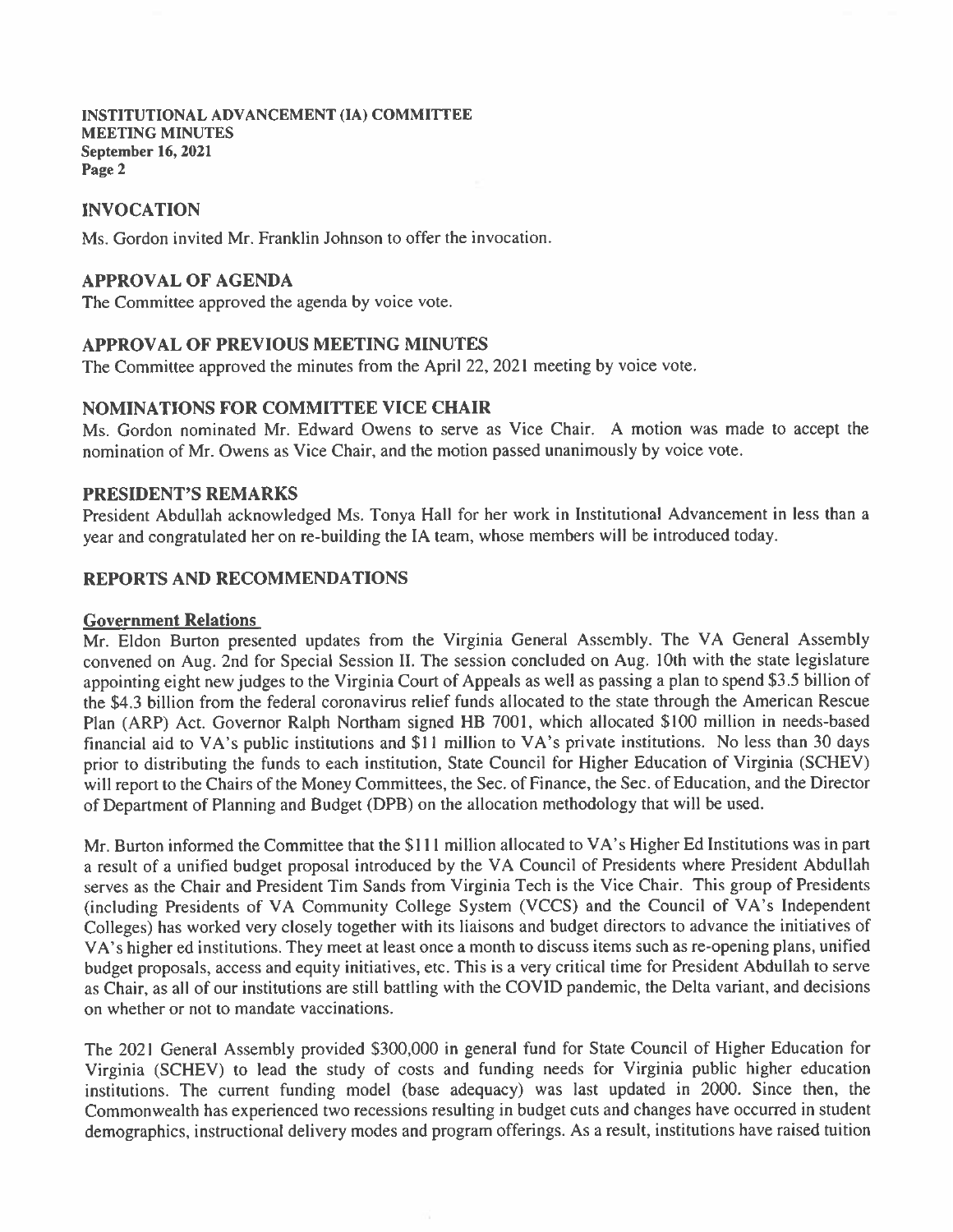and fees to meet these changes. SCHEV is tasked to perform the base adequacy calculation annually. The majority of institutions are at-or-above the required funding need calculated by the base adequacy funding formula. Consequently, the current state funding is primarily driven through individual-institution needs versus a comprehensive statewide strategy.

To address these concerns and at the request of SCHEV, the 2021 General Assembly included a review of higher education costs to assess Virginia public postsecondary funding and spending, make national comparisons and recommend methods to allocate limited public resources that align with state goals of access, affordability and equity. Throughout the cost study process, SCHEV staff will coordinate with a working group made up of Capitol Square and institutional leadership and staff. SCHEV will also organize meetings with advocacy and public interest groups as well as the business community. Stakeholders will have the opportunity to provide input multiple times throughout the process.

Mr. Burton gave an overview of the budget development and budget deliberation processes. VSU has submitted a total capital request of \$210,288,767 to the General Assembly for 2022-2024 to include the following:

- \$35,412,881 REQUEST Construction BOLT Center for Leadership, Social Equity and Engagement
- \$56,620,116 REQUEST Renovate and Construct Addition to Johnston Memorial Library for Technology One Stop and vacation Trinkle Hall
- \$13,583,769 REQUEST Construct Physical Plant Annex
- \$35,258,337 REQUEST Renovate Virginia Hall
- \$12,695,743 REQUEST Erosion Control and Storm Water Management Improvements
- \$14,159,081 REQUEST Accessibility Upgrades and Replacements
- \$15,015,744 REQUEST Reroof Academic and Administrative Buildings Campus wide
- \$24,542,126 REQUEST Renovate Davis Hall

VSU funding request for new strategic initiatives totaling \$3,001,786 for 2022-23 and \$3,730,500 for 2023-2024 include the following:

- Financial Aid Support for Low-Income Students:
	- O Funding Request: 2022-23 \$4,750,000; 2023-24 \$4,750,00
- Degree Completion and Career Enhancement Initiative  $\bullet$ 
	- o Funding Request: 2022-23 \$950,000; 2023-24 \$950,000
- VSU Public Health Institute:
	- O Funding Request: 2022-23 \$983,500; 2023-24 \$983,500
- VSU Pipeline with Purpose
	- O Funding Request: 2022-23 \$260,000; 2023-24 \$260,000
- VSU Advanced Manufacturing Logistics Institute
	- O Funding Request: 2022-23 \$715,000; 2023-24 \$715,000
- New Degree and Online Programs
	- o Funding Request: 2022-23 \$3,001,786; 2023-24 \$3,730,500

A Visitor offered a note of commendation to the VSU team about the good reports he has received about VSU from state legislators. The team has been striking the right balance in presenting the University's requests.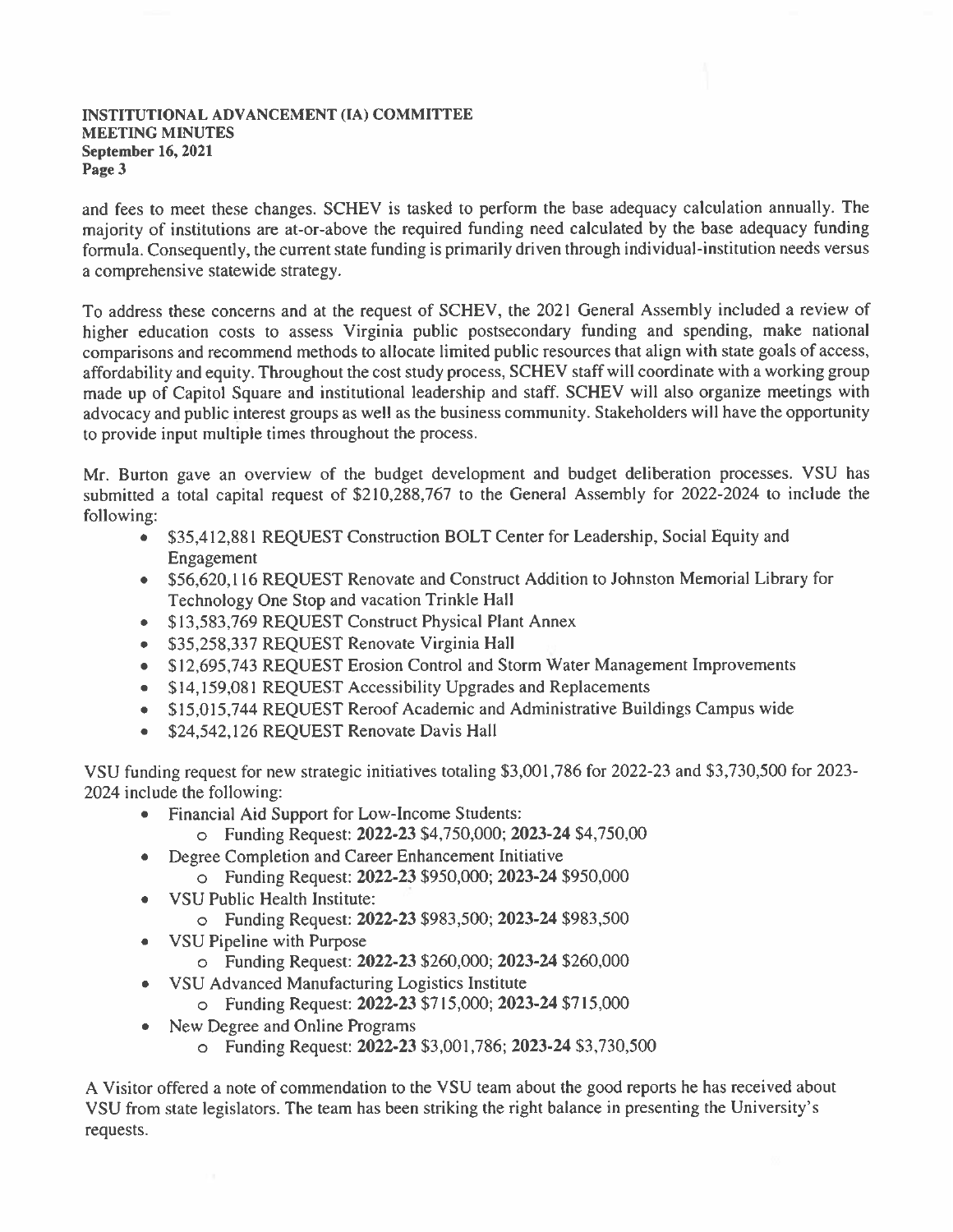Mr. Burton introduced Mr. Paul Brathwaite who works closely with President Abdullah as a federal strategist for the Council of 1890s Universities Foundation to secure resources. Mr. Brathwaite indicated that the priority focus is on agricultural programs at these universities resulting in annual increases with additional funding in those areas as well as for research and extension projects. Most recently, the team has been working to promote the passage of the HBCU IGNITE Bill which would provide significant new resources for all HBCUs--The Institutional Grants for New Infrastructure, Technology, and Education (IGNITE) for HBCU Excellence Act.

Mr. Brathwaite shared that Congresswoman Alma Adams is the champion of the bill and President Abdullah and other HBCU leaders gather to sign 1890 letters demonstrating support from HBCUs across the country. The letter resulted in national press coverage such as a Washington Post story regarding HBCU advocates not being pleased with proposal. President Biden had requested \$55B for new investment, but the bill only contains a proposal for \$2B for all Minority Serving Institutions (MSIs); and the challenge is that HBCUs are being lumped in with the MSIs. The concern is that if the number of eligible schools is increased for the same amount of dollars, the impact for HBCU's will be diminished to make investments to move them forward in research, etc. in the 21<sup>st</sup> century.

Mr. Brathwaite stated that some of the work crosses over into the private industries to leverage partnerships with Fortune 500 companies who participate in HBCU partnerships to stimulate minority employment. President Abdullah commended Mr. Burton and Mr. Brathwaite for the great work that has jumpstarted government relations at VSU. As a result of their efforts, we are now reviewing how we connect our institutional advancement activities; government relations to highlight fundraising and fundraising to highlight government relations.

# **Institutional Advancement**

Ms. Tonya Hall introduced new team members: Chip Sawyer, Major Gift Officer; Courtney D. Grice, Advancement Specialist; Franklin H. Johnson, Jr., Director of Alumni Relations; Tiffany Gullins, Alumni and Donor Relations Specialist; Ri'Shawn Bassette, Media & PR Specialist. In addition, Tazjia Harris-Paiva will now focus on Annual Giving.

Mr. Johnson and Ms. Gullins gave an update on the Alumni Relations Oral History Project with the expected outcomes to document the oral history of all of our alumni, turning non-donor alumni into donors, and the alumni project will be transcribed into a book.

Ms. Tonya Hall shared some of the strategies now in place to reach the goal of \$6-\$7M range in 2025. Ms. Hall stated that she believes in an integrated approach to fundraising; therefore, every member of the Institutional Advancement team will be trained to fundraise. Every major donor will have a relationship team, and annual giving will focus on recurring gifts collaborating with major gift officers to transition from annual giving. In addition, there will be a focus on increasing grant proposals/grant writing.

Ms. Hall presented the Fundraising Dashboard Report as of 9.10.21 -

- FY22 YTD \$485,422.08 379 Donors
- FY22 YTD Alumni Giving \$140,242.72 224 Donors
- FY22 YTD Corp/Fund/Org \$285,615.28 27 Donors